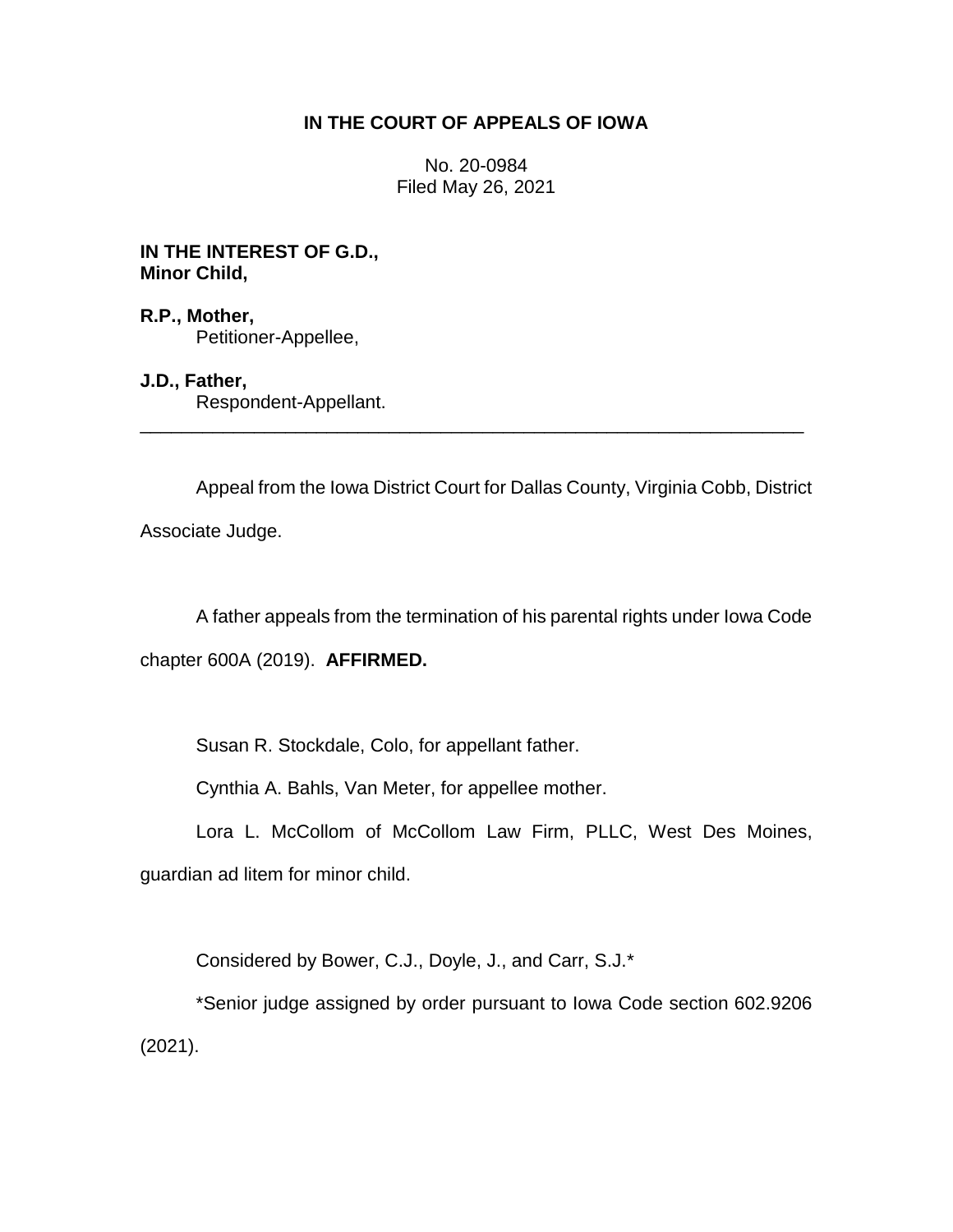#### **DOYLE, Judge.**

A father appeals the termination of his parental rights to his child under Iowa Code section 600A.8(3)(b) (2019). He challenges the sufficiency of the evidence supporting the statutory ground for termination. He also asserts the juvenile court erred in ordering him to pay one-half the guardian ad litem fees. Clear and convincing evidence shows the father abandoned the child and that termination of his parental rights is in the best interests of the child. The court did not abuse its discretion in ordering the father to share equally in payment of the guardian ad litem's fees. We affirm.

### **I. Background Facts and Proceedings.**

The child was born in 2010. The parents were never married and separated when the child was about five months old. In 2014, the district court entered a chapter 252C judicial support order ordering the father to pay monthly child support. In 2015, the district court entered an order establishing paternity, custody and support. The decree awarded the parents joint legal custody of the child. The mother was awarded physical care with visitation to the father. The father paid child support up until August 2018 and then stopped making payments.

In April 2017, after the father assaulted the mother, the district court entered a protective order by consent agreement restraining the father from committing further acts of abuse or threats of abuse and restraining him from any contact with the mother. The order ended the father's Wednesday overnight visitation and gave him supervised visitation time on alternating weekends. After the father threatened to kill the mother and sent inappropriate texts to the child, in October 2017, the court modified the protective order to provide that the father have no contact or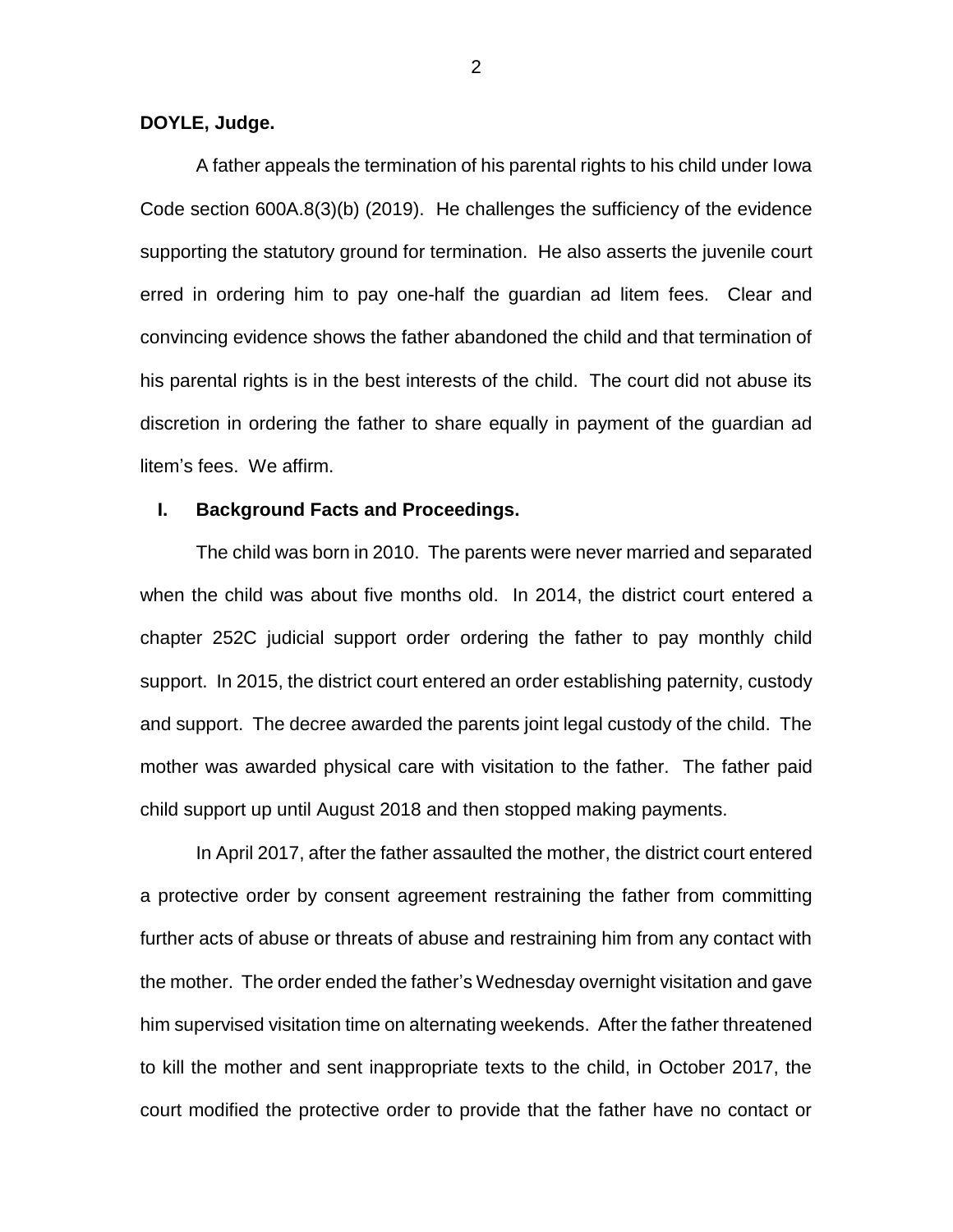visitation with the child. The order was extended through April 2019, and extended again through April 2020.

In April 2019, the mother petitioned to terminate the father's parental rights for abandonment under section 600A.8(4) alleging he failed to pay child support without good cause, and under section 600A.8(3)(b)(2) alleging the father's failure to maintain regular communication with the child. The mother also asked the court to appoint a guardian ad litem to represent the best interests of the child. A guardian ad litem was appointed, and the mother's petition was set for hearing.

Following a hearing, the juvenile court denied the petition. The court reasoned:

The [mother] herein has not shown by clear and convincing evidence that there was any level of deliberateness in the father's failure to pay the ordered child support. The court was presented with many issues regarding the [father]'s rather erratic and unstable behavior, and does not doubt the court would give serious weight to these issues when considering the best interests of the child. The court, however, cannot arrive at the question until the court can first make a finding of the [father]'s failure to provide support without just cause, which the court cannot do.

The mother and the guardian ad litem moved to reconsider, enlarge, or amend under Iowa Rule of Civil Procedure 1.904(2). After another hearing, the court affirmed its ruling denying termination under section 600A.8(4)—failure to pay support without good cause. It affirmed its prior finding that

the [father] has failed to demonstrate continued interest in the child, to communicate, visit, or demonstrate a place of importance for the child in [his] life, by his failing to visit the child on at least a monthly basis, and was not prevented from doing so by the [mother]. He has failed to maintain regular and appropriate communication with the child or the mother. Any impediment to his exercising visitation with the child have been through his own actions.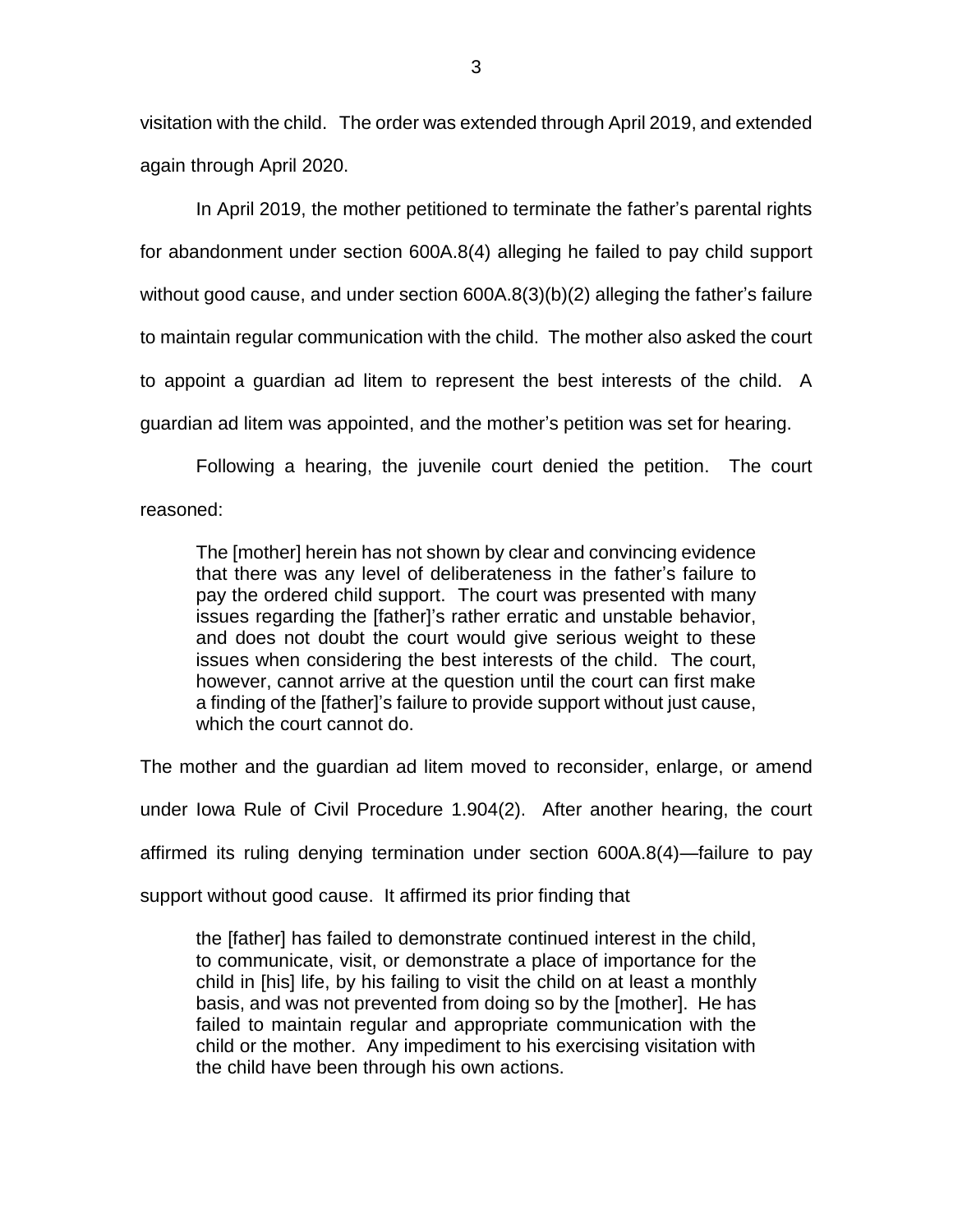The court reversed its prior finding that "the [mother]'s failure to prove by clear and convincing evidence that [the father] has failed to pay without just cause is a required element, in the face of other proof of abandonment." The court then found that termination of the father's parental rights was in the best interests of the child. The court granted the mother's petition and terminated the father's parental rights on the grounds of abandonment under section  $600A.8(3)(a).$ <sup>1</sup> The court also ordered the guardian ad litem fees be shared equally by the mother and the father. The father appeals.

### **II. Standard of Review**

 $\overline{a}$ 

Appellate review of termination proceedings under chapter 600A is de novo. *In re B.H.A.*, 938 N.W.2d 227, 232 (Iowa 2020). If one of the grounds for termination is established by clear and convincing evidence, the termination will be upheld. *In re B.L.A*., 357 N.W.2d 20, 22 (Iowa 1984). Although they do not bind us, we give weight to the trial court's findings of fact, especially when considering credibility of witnesses. Iowa R. App. P. 6.904(3)(g); *In re R.K.B.*, 572 N.W.2d 600, 601 (Iowa Ct. App. 1998). The best interests of the child are paramount. Iowa Code § 600A.1(1); Iowa R. App. P. 6.904(3)(o); *In re C.A.V*., 787 N.W.2d 96, 99 (Iowa Ct. App. 2010).

4

<sup>&</sup>lt;sup>1</sup> This is a typo. It is clear from the court's ruling that it meant section 600A.8(3)(b). Section 600A.8(3)(a) is not applicable here—it applies to children less than six months old at the time of the termination hearing. The body of the ruling refers to section 600A.8(3)(b).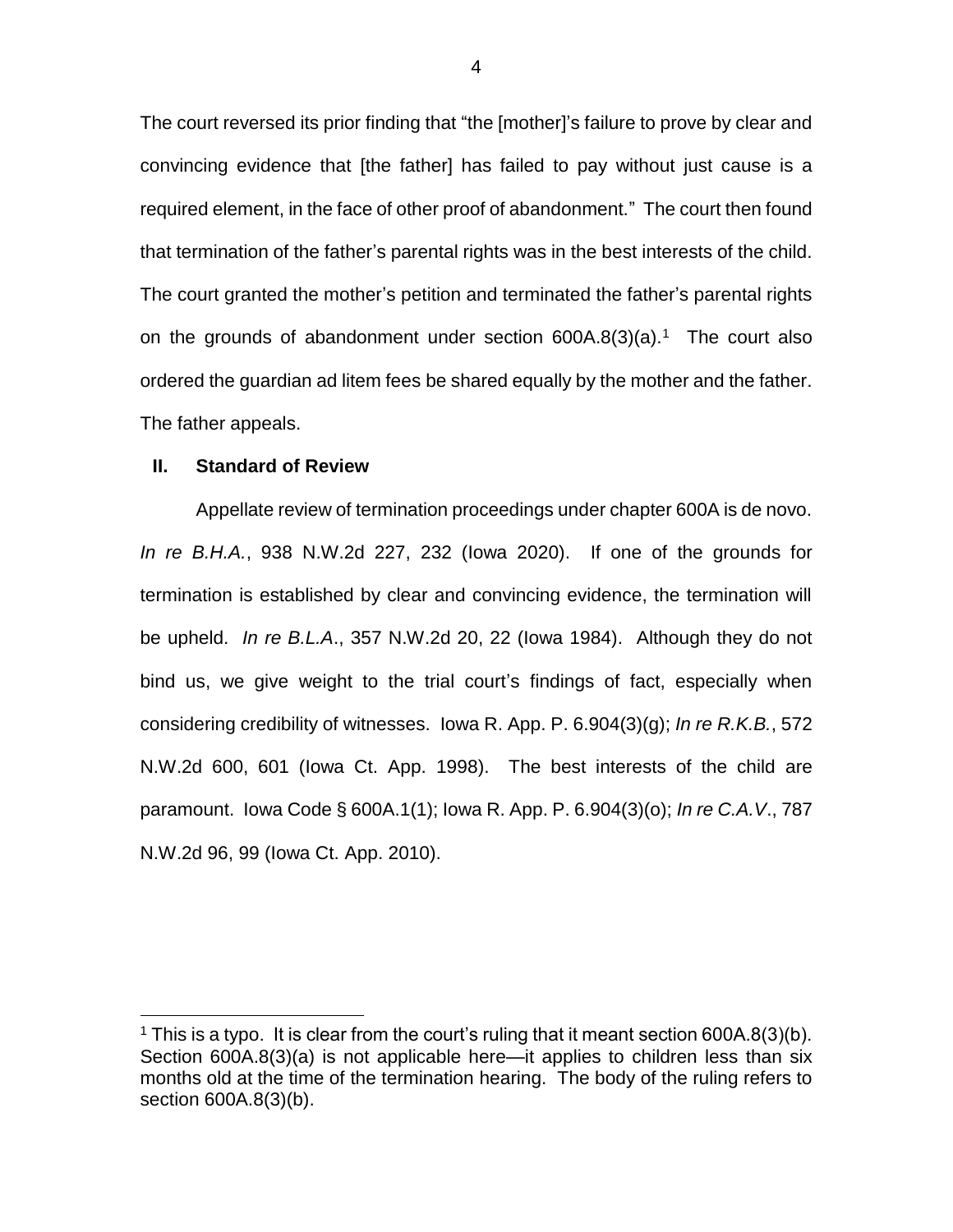### **III. Analysis.**

Private termination actions under chapter 600A involve a two-step process. *In re Q.G*., 911 N.W.2d 761, 770 (Iowa 2018); *see* Iowa Code §§ 600A.1, .8. "In the first step, the petitioner seeking termination must first show by clear and convincing evidence a threshold event has occurred that opens the door for potential termination of parental rights." *Q.G.*, 911 N.W.2d at 770. "Once that threshold showing has been made, the petitioner must next show, by clear and convincing evidence, termination of parental rights is in the best interest of the child." *Id*.

#### **A. Abandonment.**

The threshold event here is the father's abandonment of the child. The juvenile court terminated the father's parental rights on the grounds of abandonment under section 600A.8(3)(b). Section 600A.2(20) defines abandonment of a minor child as "rejecting the duties imposed by the parent-child relationship . . . , which may be evinced by the person, while being able to do so, making no provision or making only a marginal effort to provide for the support of the child or to communicate with the child." Section 600A.8(3)(b), which concerns children who are six months of age or older at the time of the termination hearing, provides the following:

[A] parent is deemed to have abandoned the child unless the parent maintains substantial and continuous or repeated contact with the child as demonstrated by contribution toward support of the child of a reasonable amount, according to the parent's means, *and* as demonstrated by any of the following:

(1) Visiting the child at least monthly when physically and financially able to do so and when not prevented from doing so by the person having lawful custody of the child.

5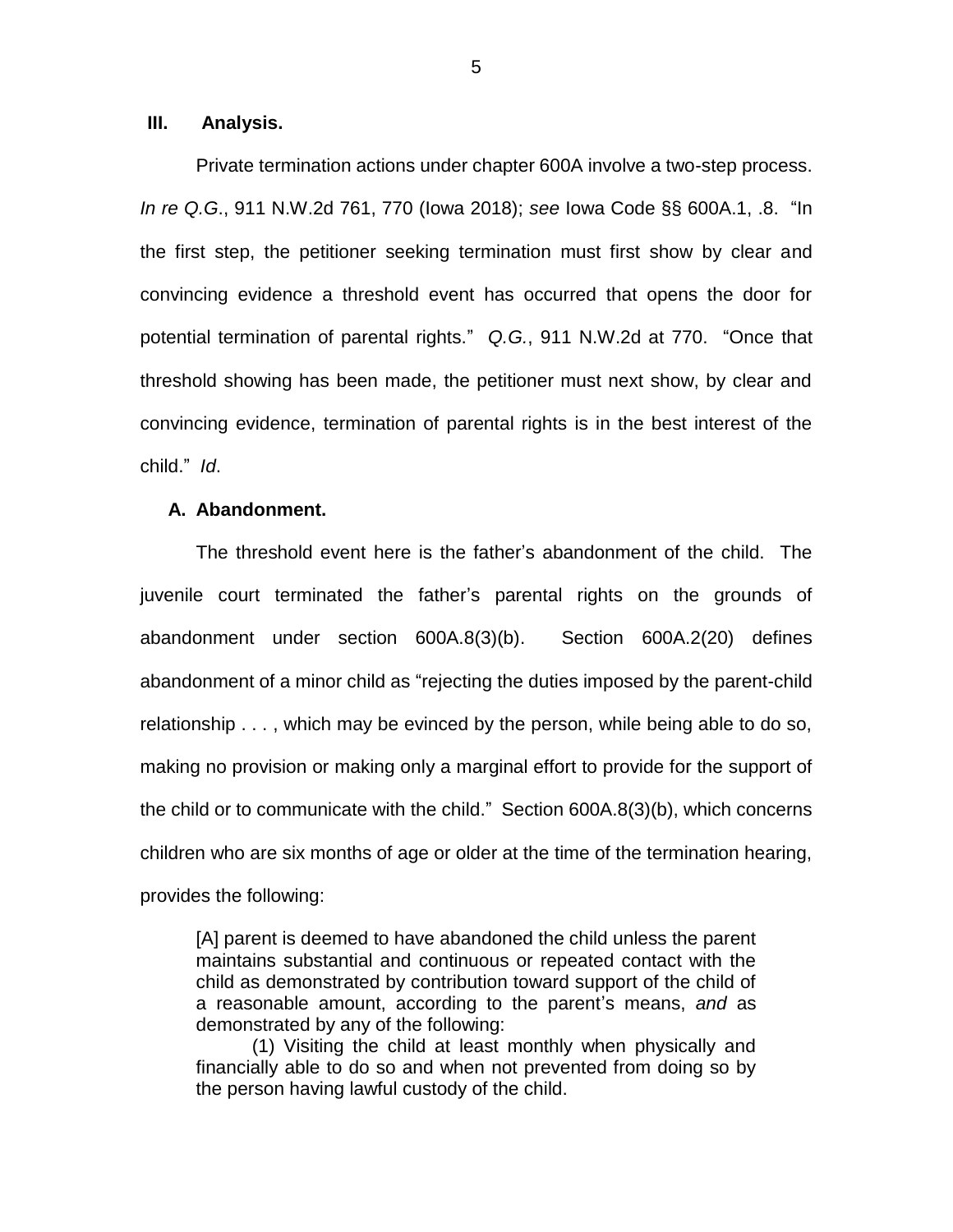(2) Regular communications with the child or with the person having the care or custody of the child, when physically and financially unable to visit the child or when prevented from visiting the child by the person having lawful custody of the child.

(3) Openly living with the child for a period of six months within the one-year period immediately preceding the termination of parental rights hearing and during that period openly holding himself or herself out to be the parent of the child.

(Emphasis added.)

To terminate parental rights for abandonment under section 600A.8(3)(b), the petitioning party must show by clear and convincing evidence the parent for whom termination is sought has failed to maintain "substantial and continuous or repeated contact with the child." Substantial and continuous or repeated contact with the child is shown by: (1) financially contributing to the support of the child in a reasonable amount according to the parent's means ("cash"), and (2) maintaining sufficient contact with the child as defined in section 600A.8(3)(b)(1)-(3) ("contact"). For a parent to avoid being deemed to have abandoned the child, the parent must meet *both* the cash and contact components of the statute. So a petitioner need only prove by clear and convincing evidence that the parent failed to meet one of the two components, cash or contact, to establish the parent abandoned the child. Put another way, even if the parent has contributed toward support of the child in a reasonable amount under section 600A.8(3)(b), if the parent failed to maintain contact with the child as shown under section 600A.8(3)(b)(1)-(3), the parent may be deemed to have abandoned the child. And vice versa.

In our analysis we first look at the cash component. *See In re S.A.,* No. 17- 0859, 2018 WL 1182889, at \*2 (Iowa Ct. App. Mar. 7, 2018) (noting "the threshold element of 'substantial and continuous or repeated contact' is economic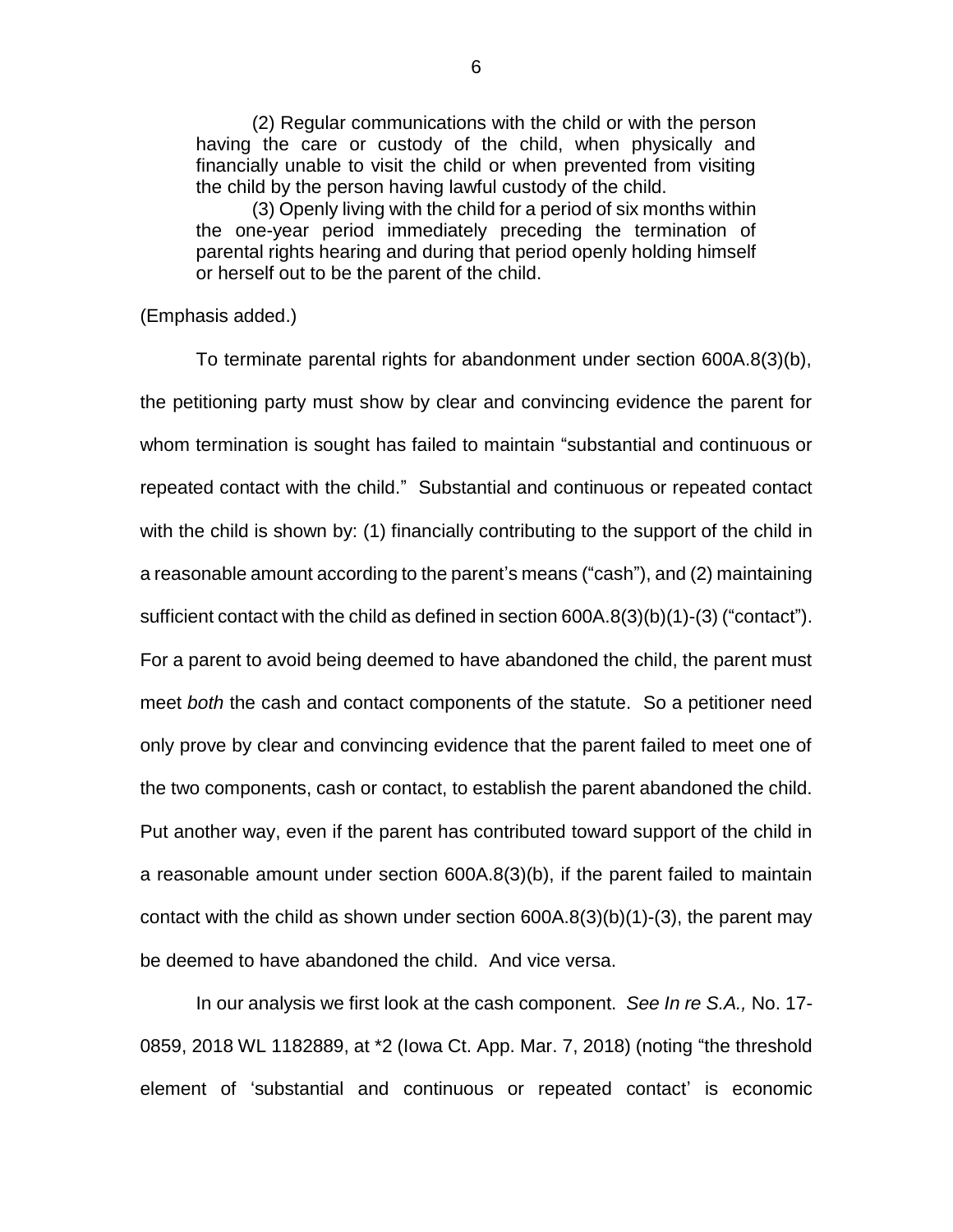contributions" (quoting *In re K.W.,* No. 14-2115, 2015 WL 6508910, at \*3 (Iowa Ct. App. Oct. 28, 2015))). The father argues that he has not abandoned his child because he paid child support from the year 2014 through part of 2018, with one payment in 2019. He made consistent payments when he was employed and made payments through his unemployment benefits and tax refund. He contends that making payments is inconsistent with abandoning his child. At the time of the August 2019 termination hearing, the father owed some \$7400 in back child support. The juvenile court did not address the cash component of section 600A.8(3)(b) in its initial ruling denying the petition. In its ruling on the motion to reconsider, the court mentioned the cash component. Citing *In re G.A*., 826 N.W.2d 125 (Iowa Ct. App. 2012), the court concluded the cash component need not be proved if "abandonment can be found by other behaviors in spite of there being financial support." In *G.A*., the juvenile court found, "Even if the father is deemed to have substantially paid the appropriate amount of support for [G.A.], he has completely failed in his obligations to maintain substantial and continuous or repeated contact with [G.A.]." 826 N.W.2d at 127. Without discussing the cash component, we affirmed the juvenile court's termination of the father's parental rights. *Id*. at 131. Here, the juvenile court made no finding on the cash component but terminated the father's rights on the contact component. So we turn to the contact component.

By the August 2019 termination hearing, the father had no contact with the child for nearly two years, except for a five or ten-minute visit on Father's Day 2018. That visit ended badly when the father "[s]tarted throwing a fit, got mad, got angry, [and] left." The father has not seen the child since. The mother maintains she did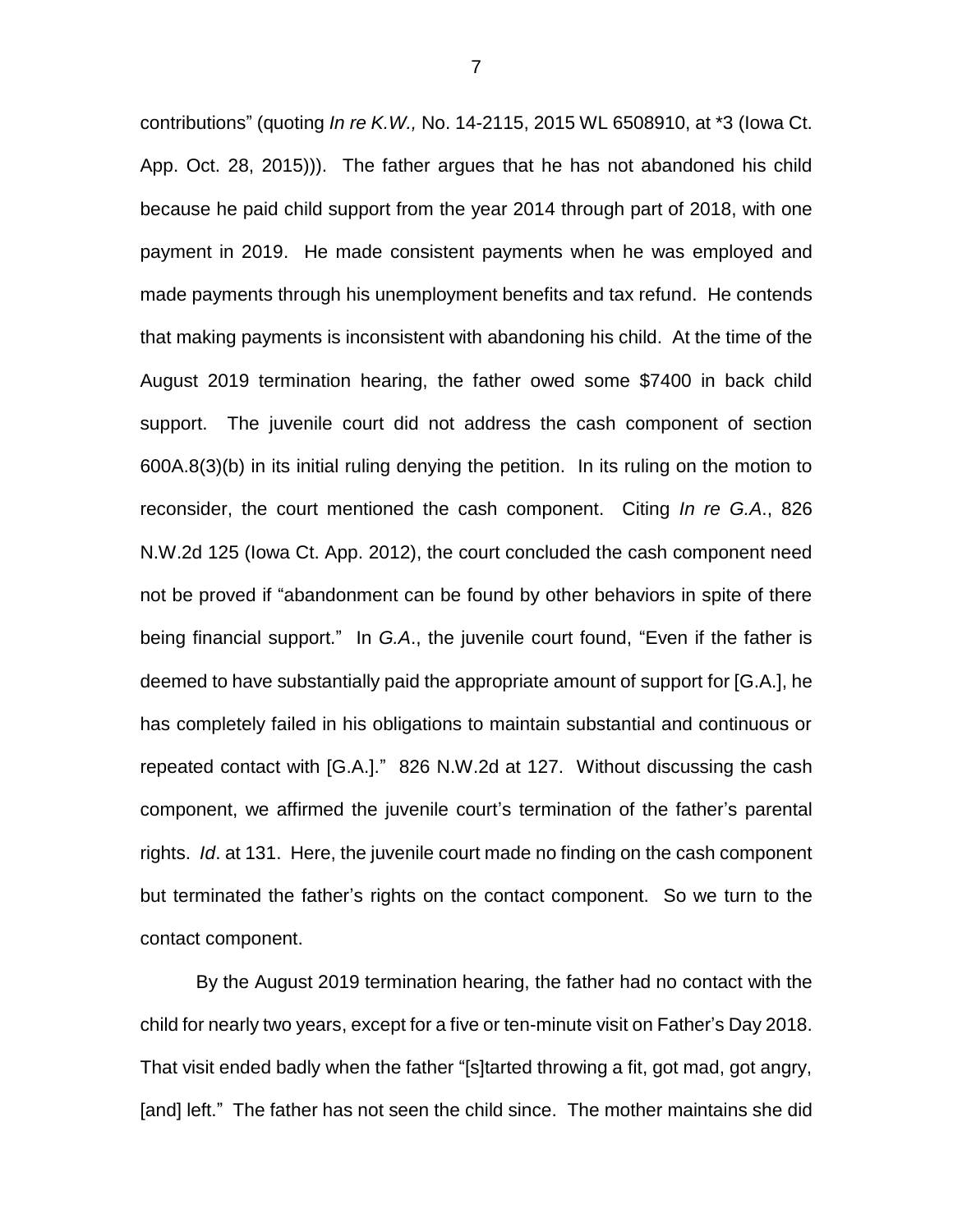not prevent the father from visiting the child. In response, the father argues that he "was having regular visits until his anger-control issues led to the entry of a No Contact order." His supervised visits with the child became "spotty and then essentially nonexistent. This could be consistent with a finding that the Father intended to abandon G.D. and, in fact, did so." But he asks us to review the text messages he sent to the mother and the child showing "that he very much wanted to have contact with his child but was being stymied by the Mother." We have reviewed the text messages. They are riddled with vulgarity, expletives, threats, mean and hurtful things, and matters inappropriate for a seven-year-old child. One may tease out from these messages that the father wanted contact with the child, but intent is not enough. A parent's subjective intent, "whether expressed or otherwise, unsupported by evidence of acts specified in paragraphs 'a' or 'b' manifesting such intent, does not preclude a determination that the parent has abandoned the child." Iowa Code  $\S$  600A.8(3)(c).

The juvenile court found the father "failed to demonstrate continued interest in the child, to communicate, visit, or demonstrate a place of importance for the child in life, by thus failing to visit the child on at least a monthly basis, and was not prevented from doing so by the [mother]." And he failed to maintain regular and appropriate communication with the child and "any impediment to maintain regular and appropriate communication with the child have been through his own actions." We agree. "The father must take personal responsibility for his own wrongful and criminal acts, and cannot use such acts as a justification for his lack of relationship with the child." *G.A*., 826 N.W.2d at 129; *see also In re D.L.R*., 454 N.W.2d 838, 842 (Iowa 1990). The father did nothing to seek modification of the protective order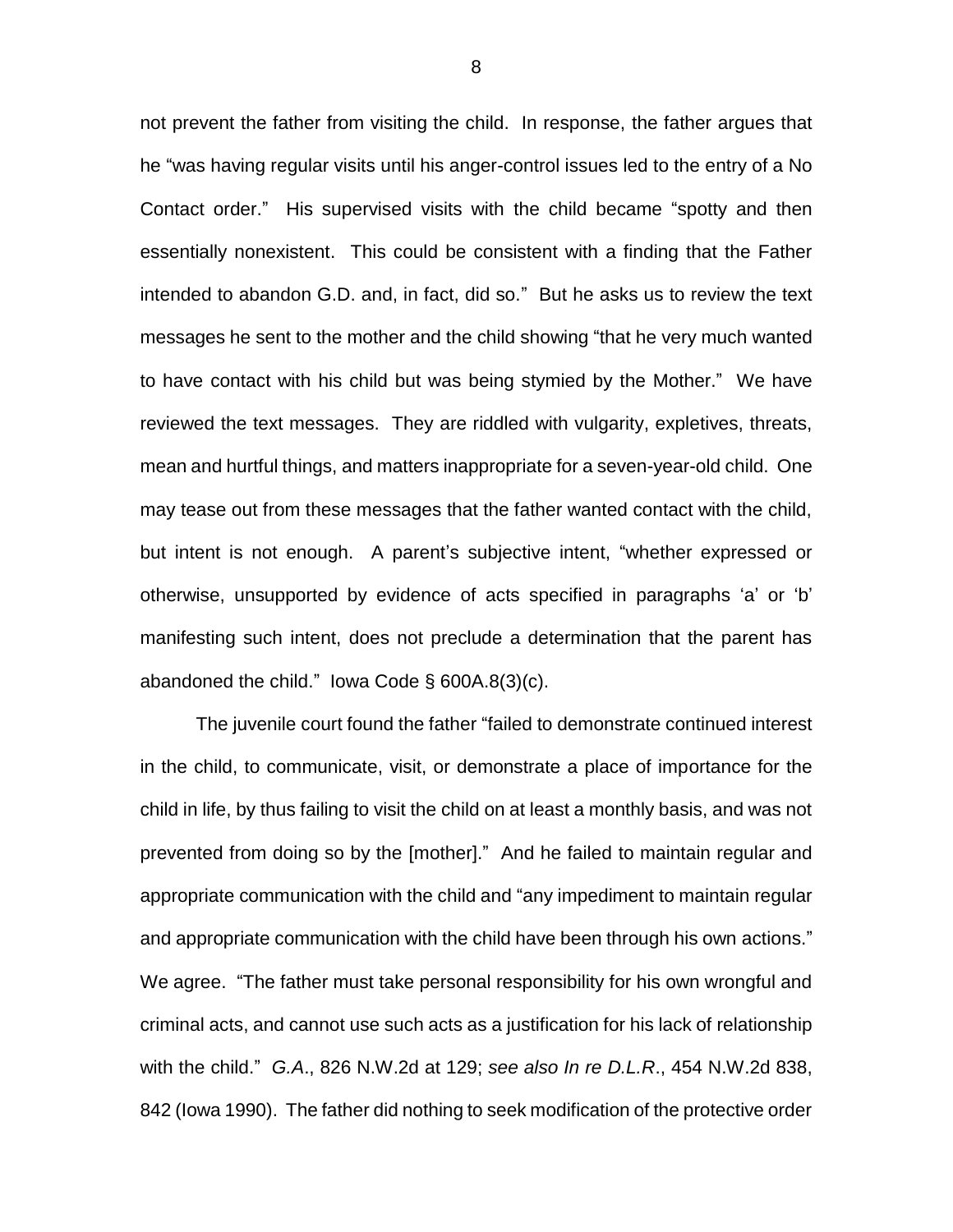to reassert visitation rights. The mother showed by clear and convincing evidence

that the father abandoned the child under the contact component of section

600A.8(3)(b).

# **B. Best Interest of the Child.**

Since the mother made the threshold showing of abandonment, we must

next decide whether terminating the father's rights is in the child's best interests.

Iowa Code section 600A.1 provides a lengthy description regarding application of the concept of "best interest of the child" in termination proceedings. The provision states the best interest of the child "shall be the paramount consideration" in interpreting the chapter. Yet, the section further provides the interests of the parents of the child "shall be given due consideration."

The best interest of the child requires each parent "affirmatively assume the duties encompassed by the role of being a parent." Among other things, the court is directed to consider "the fulfillment of financial obligations, demonstration of continued interest in the child, demonstration of a genuine effort to maintain communication with the child, and demonstration of the establishment and maintenance of a place of importance in the child's life."

In addition to applying the language of Iowa Code section 600A.1, we may borrow the analytical framework described in Iowa Code section 232.116(2) and (3) to flesh out the best-interest-of-thechild test. We consider the child's "physical, mental, and emotional condition and needs" and the "closeness of the parent-child relationship."

*Q.G*., 911 N.W.2d at 771 (internal citations omitted). The juvenile court found

termination of the father's rights was in the child's best interests because of the

father's "own instability, criminal and dangerous behavior, coupled with the child's

mental health issues." The father does not challenge this finding. In any event,

the record fully supports the district court's best-interests finding.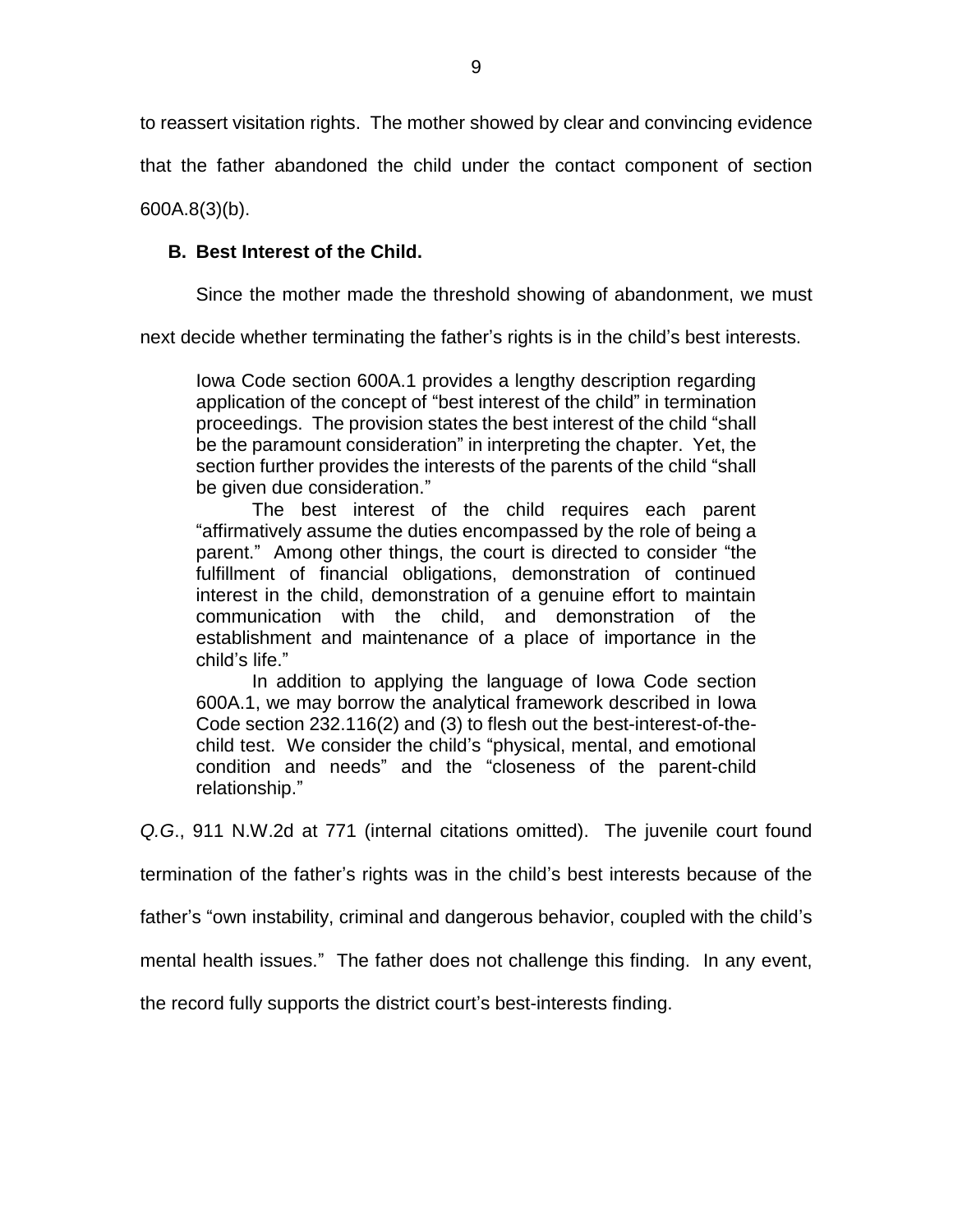# **C. Guardian Ad Litem Fees.**

The juvenile court amended its initial order "to provide that the fees of the Guardian Ad Litem of \$1475.00 shall be shared equally by [the mother] and [the father]."<sup>2</sup> The court ordered:

[The guardian ad litem] shall continue to represent the child as his Guardian ad Litem and attorney until such time as this Court or any other Court shall direct. Her fees to date shall be shared equally by Petitioner and Respondent. Her fees thereafter, if any, shall be paid by [the mother].

The father argues that he should not be saddled with payment of one-half of those fees. He suggests the guardian ad litem's fees be handled like attorney fees under Iowa Code section 600A.6B (petitioner pays). The mother asks us to affirm the court's ruling and request this court "to adopt the standard that, like Chapter 598, the Court has broad discretion to award GAL fees in termination proceedings under Chapter 600A."<sup>3</sup> She concludes "the trial court properly assumed that it had discretion in awarding said fees in this equitable proceeding and the court should affirm the trial court's ruling."<sup>4</sup>

 $\overline{a}$  $2$  As of the August termination hearing, the guardian ad litem's fees totaled \$2975. The mother made payments totaling \$1500, which left a balance due of \$1475.

<sup>&</sup>lt;sup>3</sup> lowa Code section 598.12(3) provides that guardian ad litem fees be charged against the party responsible for court costs unless that party is indigent. Awards of attorney fees are reviewed for abuse of discretion. *In re Marriage of Sullins*, 715 N.W.2d 242, 255 (Iowa 2006).

<sup>&</sup>lt;sup>4</sup> The mother

urges the court *not* to adopt a policy which allows the trial court to assess GAL fees as court costs. Such a policy demeans the role of the GAL and sends the message that his/her input is not as significant or important as the attorneys in the case. No mechanism exists for a GAL to collect court costs, other than to wait for the party assessed the costs to sell real estate in Iowa. On the other hand, a GAL can collect on a judgment for attorney fees as one would collect any other judgment. [The mother] acknowledges that the GAL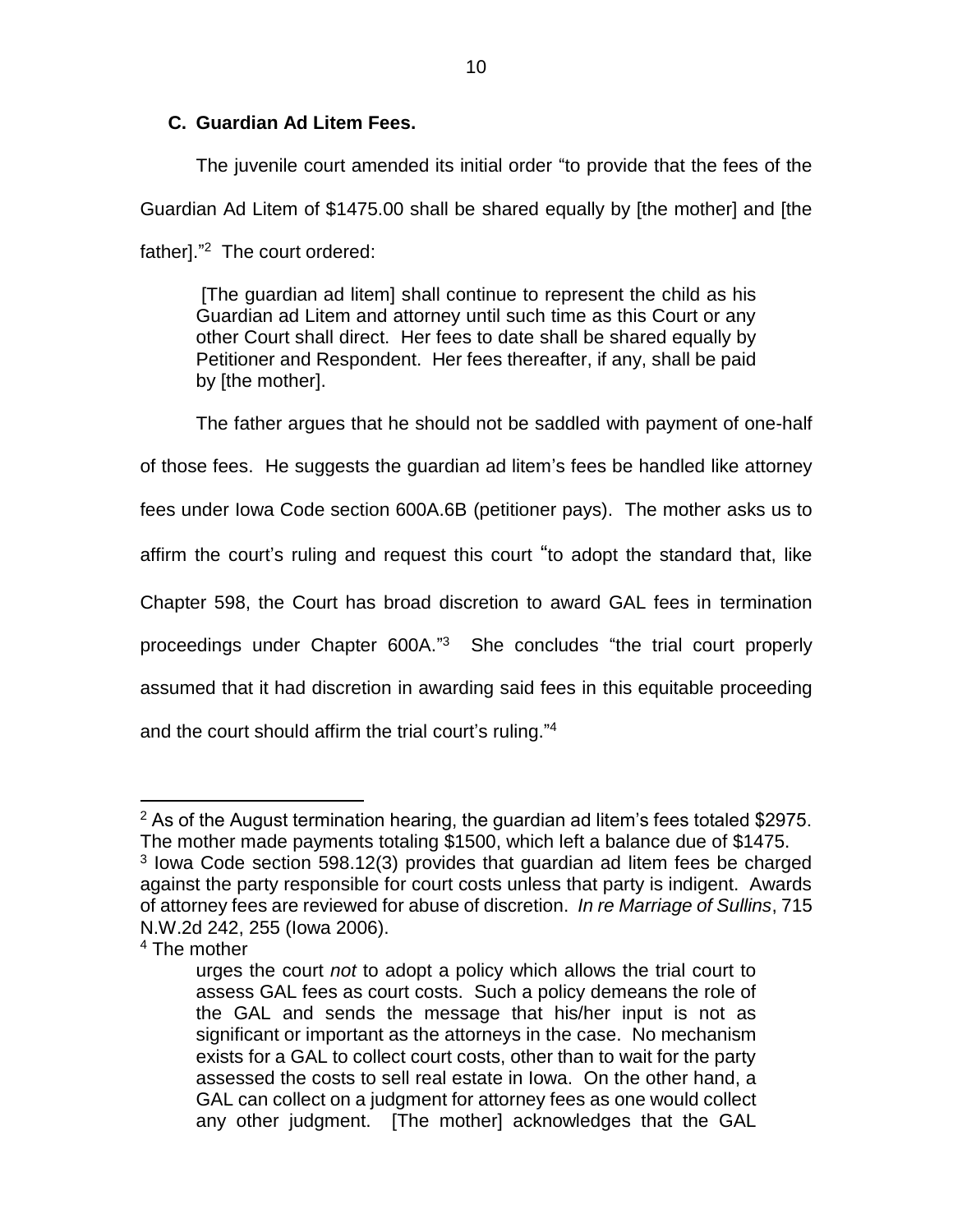Although sections 600A.6A and 600A.6B provide for the appointment of counsel and payment of attorney fees, and section 600A.6(2) provides for the appointment of a guardian ad litem, the statute is silent as to who is responsible for assuming the financial obligation of providing a guardian ad litem for the child.<sup>5</sup> The parties have directed us to no authority on point.

Can the guardian ad litem fees be taxed as court costs? A court does not have "inherent power to tax costs [including attorney fees] to the losing party in any action." *In re R.S.N*., 706 N.W.2d 705, 708 (Iowa 2005) (quoting *Harris v. Short,* 115 N.W.2d 865, 867 (1962)). Only those costs or attorney fees authorized by statute are taxable. *Id*. Although chapter 600A does not specifically authorize taxation of guardian ad litem fees as court costs in a private termination action, Iowa Code sections 625.1 and 625.14 appear to permit guardian ad litem fees to be treated as court costs in 600A cases. Addressing the issue in *In re I.M.H*., No. 13-0324, 2014 WL 1228376, at \*1 (Iowa Ct. App. Mar. 26, 2014), we stated:

With respect to the payment of the guardian ad litem fees, we note the mother and step-father requested the appointment of a guardian ad litem for the child at issue here. The court taxed the guardian ad litem fees against the mother and step-father as court costs. Pursuant to Iowa Code section 625.1 (2011), "Costs shall be recovered by the successful party against the losing party." It is undisputed the mother and step-father are the losing party in this case as the court dismissed their petition to terminate the rights of the biological father. Section 625.14 permits the clerk to tax "any further sum for any other matter which the court may have awarded as costs in the progress of the action, or may allow." Guardian ad litem fees have been included in costs that the court may tax as court costs under sections 625.1 and 625.14. *See Grant v. Laurie,* 533

 $\overline{a}$ 

should be paid for his/her services in the same manner as an attorney.

<sup>&</sup>lt;sup>5</sup> On the other hand, Iowa Code section 600B.41A(8) provides "the fee of a guardian ad litem, and all court costs shall be paid by the person bringing the action to overcome paternity."